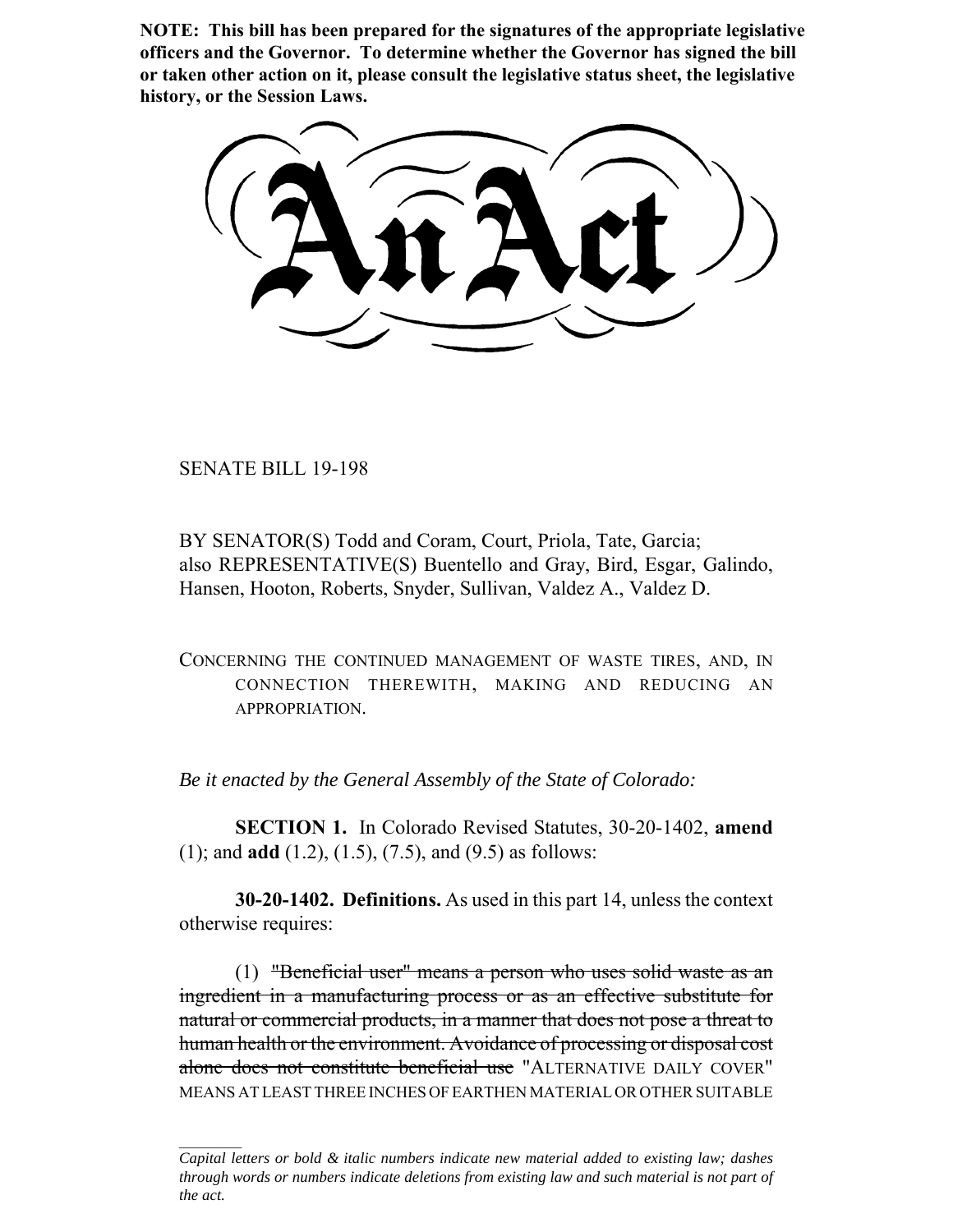MATERIAL PLACED OVER THE EXPOSED SOLID WASTE AT THE END OF EACH OPERATING DAY, OR AT SUCH FREQUENCIES AS NEEDED TO PREVENT OR MINIMIZE NUISANCE CONDITIONS.

(1.2) "ASTM STANDARD D6270" MEANS THE AMERICAN SOCIETY FOR TESTING AND MATERIALS STANDARD ENTITLED "STANDARD PRACTICE FOR USE OF SCRAP TIRES IN CIVIL ENGINEERING APPLICATIONS", EFFECTIVE ON DECEMBER 15, 2017.

(1.5) "BENEFICIAL USER" MEANS A PERSON WHO USES SOLID WASTE FOR ENERGY RECOVERY IN A MANUFACTURING PROCESS OR AS AN EFFECTIVE SUBSTITUTE FOR NATURAL OR COMMERCIAL PRODUCTS, IN A MANNER THAT DOES NOT POSE A THREAT TO HUMAN HEALTH OR THE ENVIRONMENT. AVOIDANCE OF PROCESSING OR DISPOSAL COST ALONE DOES NOT CONSTITUTE BENEFICIAL USE.

(7.5) "RURAL COUNTY" MEANS A COUNTY WITH A POPULATION OF FEWER THAN SIXTY THOUSAND RESIDENTS.

(9.5) "TON" MEANS A UNIT OF WEIGHT EQUAL TO TWO THOUSAND POUNDS.

**SECTION 2.** In Colorado Revised Statutes, 30-20-1403, **amend**  $(1)(a)$  and  $(2)$  as follows:

**30-20-1403. Waste tire fee - distribution - rules - repeal.** (1) (a) (I) (A) UNTIL DECEMBER 31, 2019, RETAILERS OF NEW MOTOR VEHICLE TIRES AND NEW TRAILER TIRES SHALL COLLECT A WASTE TIRE FEE IN AN AMOUNT OF FIFTY-FIVE CENTS PER TIRE.THE STATE TREASURER SHALL CREDIT THE REVENUE FROM THE FEE ASSESSED IN THIS SUBSECTION  $(1)(a)(I)(A)$  TO THE WASTE TIRE ADMINISTRATION, ENFORCEMENT, MARKET DEVELOPMENT, AND CLEANUP FUND CREATED IN SECTION 30-20-1404.

(B) THIS SUBSECTION  $(1)(a)(I)$  IS REPEALED, EFFECTIVE JULY 1, 2020.

(II) EFFECTIVE JANUARY 1, 2020, AND CONTINUING THROUGH DECEMBER 31, 2025, retailers of new motor vehicle tires and new trailer tires shall collect a waste tire fee in an amount to be set by the commission, by rule, not to exceed one dollar and fifty cents TWO DOLLARS on the sale

PAGE 2-SENATE BILL 19-198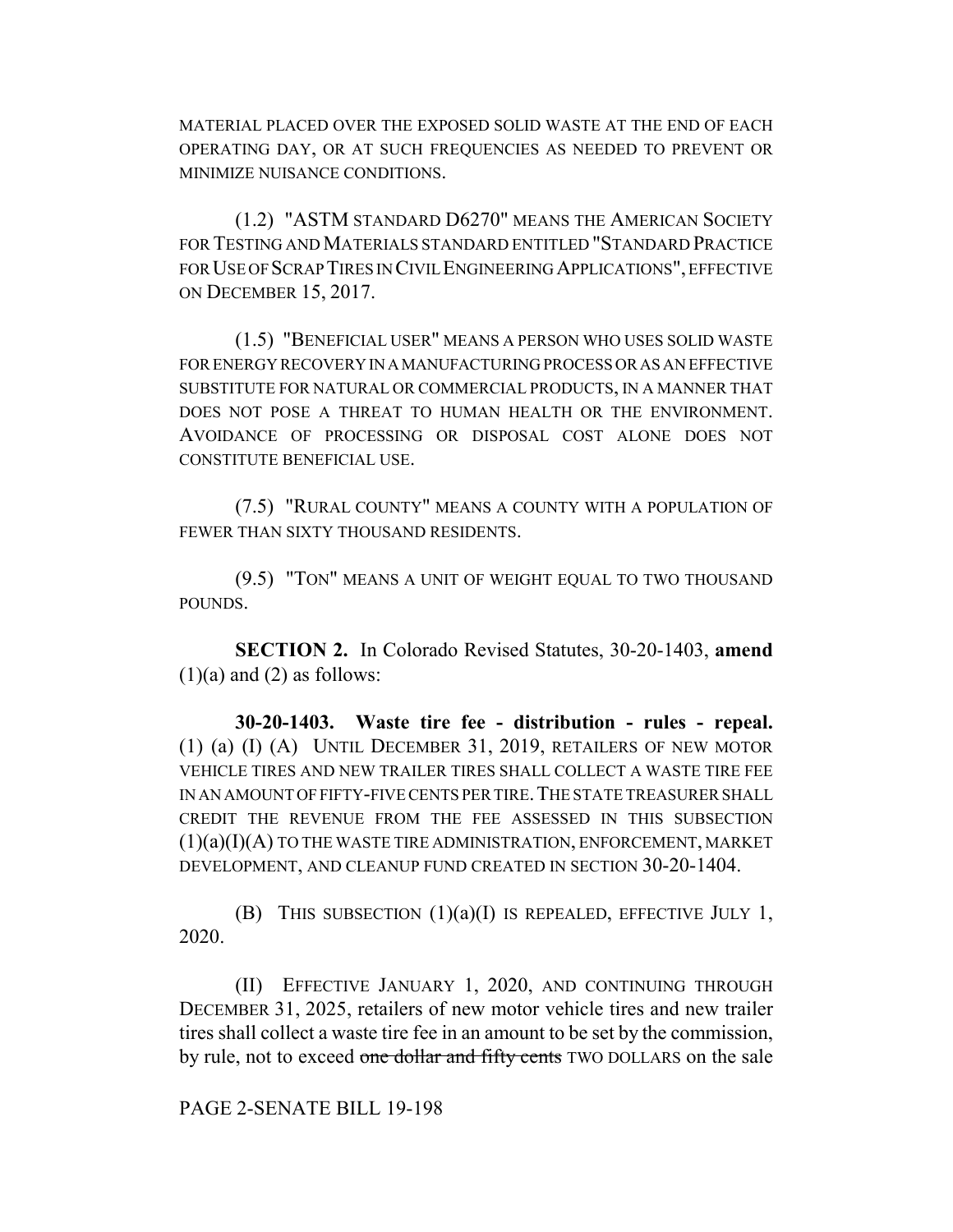of each new tire; except that, effective on and after January 1, 2018 2024, the waste tire fee is fifty-five cents on the sale of each new tire.

(III) EFFECTIVE JANUARY 1, 2020, THE COMMISSION MAY REVIEW THE FEE ON AN ANNUAL BASIS AND, BY RULE, ADJUST THE FEE AMOUNT IN A MANNER CONSISTENT WITH THE OBLIGATIONS SET FORTH IN SUBSECTION (2) OF THIS SECTION. THE COMMISSION SHALL SET THE FEE IN AN AMOUNT THAT IS SUFFICIENT TO:

(A) OFFSET THE DEPARTMENT'S DIRECT AND INDIRECT COSTS OF IMPLEMENTING THIS PART 14, WHICH COSTS MUST NOT EXCEED THE EQUIVALENT OF FIFTY CENTS FOR EACH NEW TIRE SOLD; AND

(B) COVER THE REBATE PROGRAM DESCRIBED IN SECTION 30-20-1405.

(IV) The receipt from the retailer to the customer for every new tire PURCHASED must contain the following statement in the largest bold-faced type capable based on point-of-sale software and on existing invoice printers, not to exceed fifteen points: "Section 30-20-1403, Colorado Revised Statutes, requires retailers to collect a waste tire fee set by the solid and hazardous waste commission on the sale of each new motor vehicle tire and each new trailer tire."

 $(2)$  (a) Until December 31, 2017 FROM JANUARY 1, 2020, THROUGH DECEMBER 31,2025, the state treasurer shall distribute the revenue from the fee assessed in subsection (1) of this section as follows:

(I) Thirty percent THE PORTION OF THE FEE COLLECTED TO OFFSET THE COSTS DESCRIBED IN SUBSECTION  $(1)(a)(III)(A)$  OF THIS SECTION to the waste tire administration, enforcement, MARKET DEVELOPMENT, and cleanup fund created in section 30-20-1404; AND

(II) Sixty-five percent THE PORTION OF THE FEE COLLECTED TO COVER THE COSTS DESCRIBED IN SUBSECTION  $(1)(a)(III)(B)$  OF THIS SECTION to the end users fund created in section 30-20-1405. and

(III) Five percent to the waste tire market development fund created in section 30-20-1406.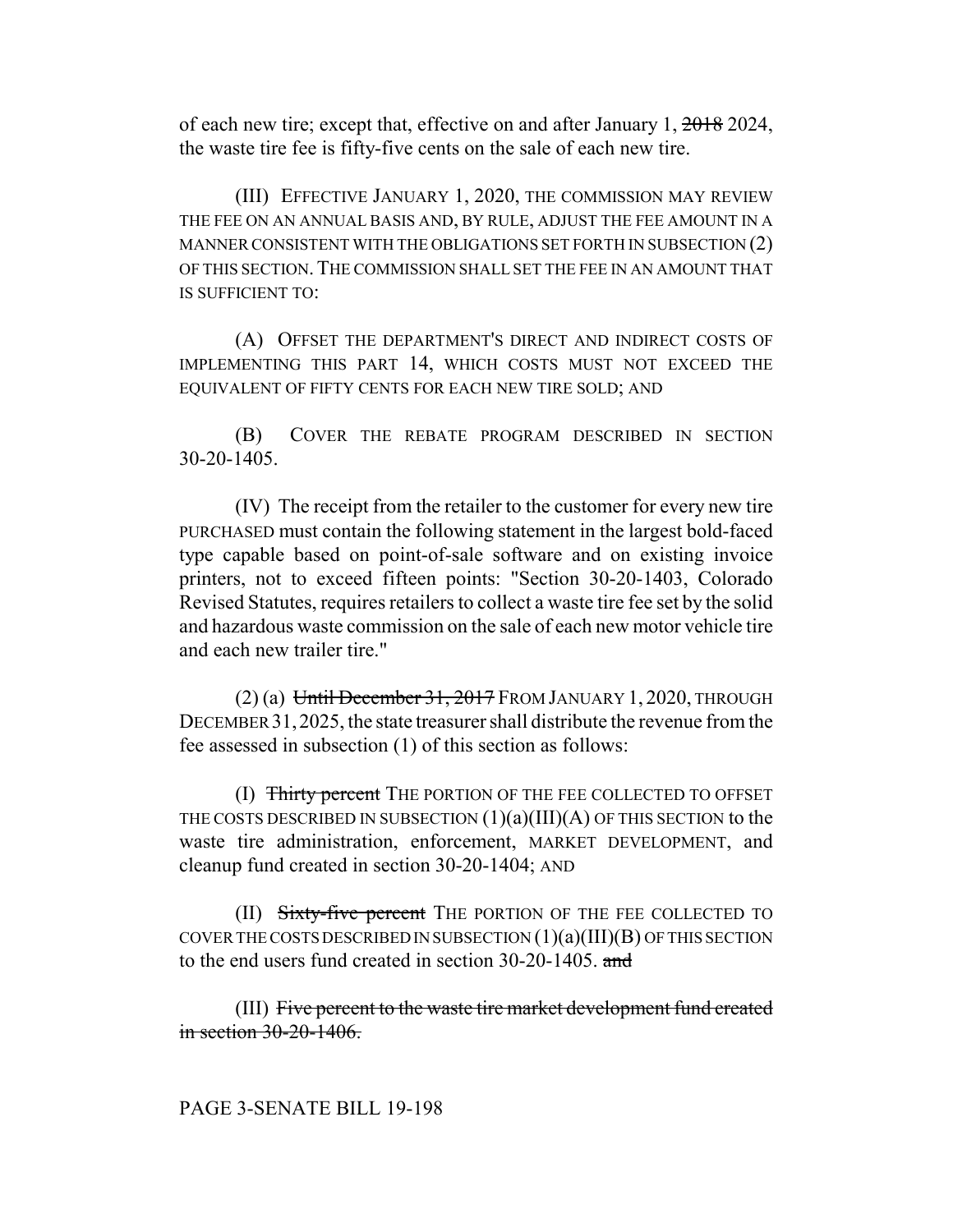(b) Effective January 1, 2018, the state treasurer shall distribute all of the revenue from the fee assessed in subsection (1) of this section to the waste tire administration, enforcement, and cleanup fund created in section  $30-20-1404$ .

**SECTION 3.** In Colorado Revised Statutes, 30-20-1404, **amend** (1), (2) introductory portion, (2)(1), and (2)(m); and **add** (2)(o) as follows:

**30-20-1404. Waste tire administration, enforcement, market development, and cleanup fund - creation - rules.** (1) There is hereby created in the state treasury the waste tire administration, enforcement, MARKET DEVELOPMENT, and cleanup fund, referred to in this section as the "fund", consisting of the fee revenue credited pursuant to section 30-20-1403  $(2)(a)(1)$  or  $(2)(b)$  and any other moneys MONEY appropriated to it. The general assembly shall annually appropriate the moneys MONEY in the fund to the department for its direct and indirect administrative and enforcement costs in administering and enforcing this part 14. The state treasurer shall credit all interest earned on the investment of moneys MONEY in the fund to the fund. Any unexpended and unencumbered moneys MONEY in the fund IN EXCESS OF SIXTEEN AND ONE-HALF PERCENT OF THE PREVIOUS FISCAL YEAR'S EXPENDITURES at the end of any fiscal year remain in the fund and do not revert to the general fund or any other fund SHALL BE CREDITED:

(a) THROUGH DECEMBER 31, 2025, TO THE END USERS FUND CREATED IN SECTION 30-20-1405; AND

(b) ON AND AFTER JANUARY 1, 2026, TO THE GENERAL FUND.

(2) The department shall use the moneys MONEY in the fund for:

(l) Maintaining an online complaint form and processes for law enforcement, fire departments, and citizens to report potential waste tire violations; and

(m) In conjunction with the division of fire prevention and control in the department of public safety, developing a model fire prevention, training, and firefighting plan, hiring a consultant to assist in developing the plan, and reimbursing the division of fire prevention AND CONTROL for its time spent assisting the department in implementing this paragraph (m)

## PAGE 4-SENATE BILL 19-198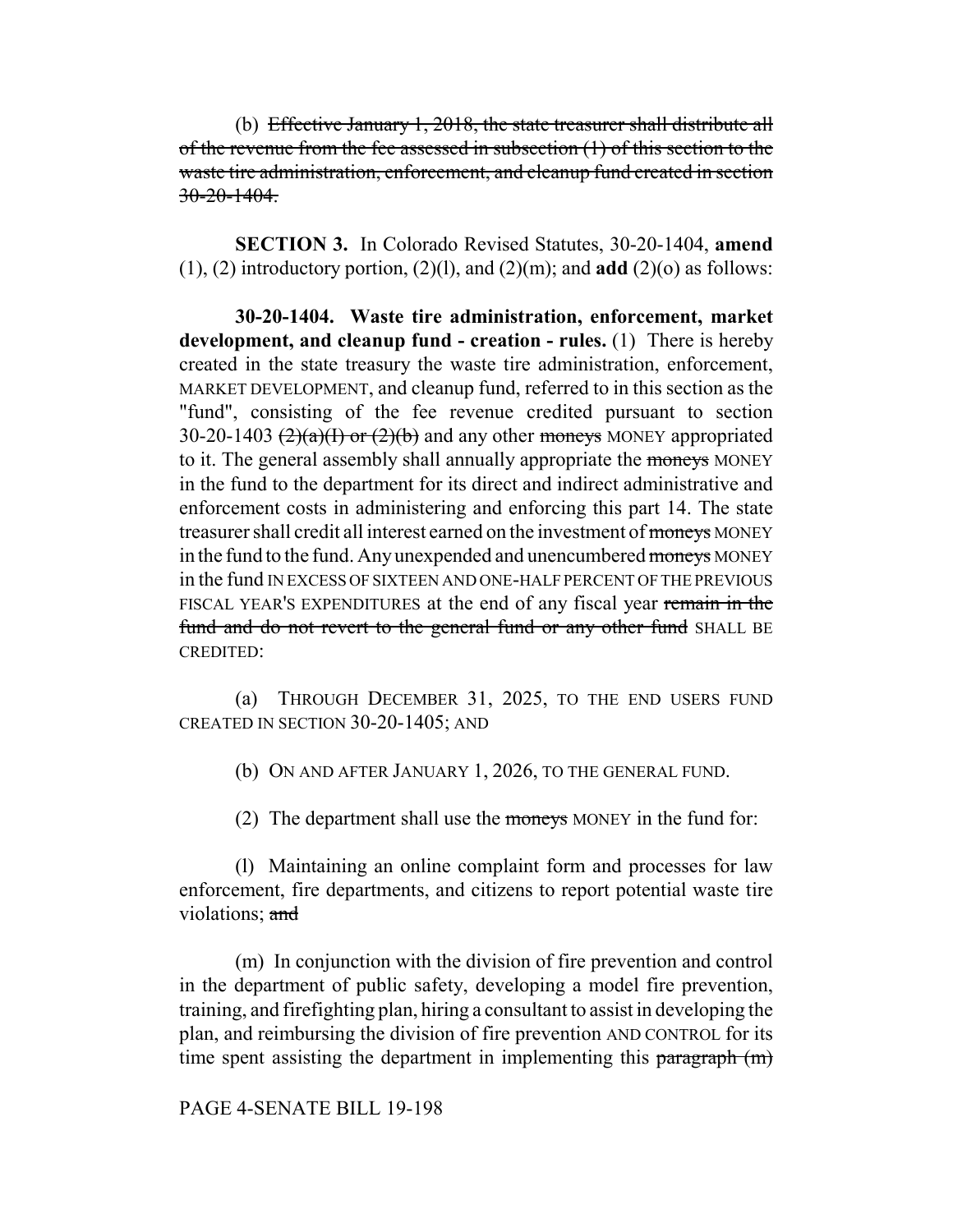SUBSECTION  $(2)(m)$ ; AND

(o) ENCOURAGING WASTE TIRE MARKET DEVELOPMENT.

**SECTION 4.** In Colorado Revised Statutes, **recreate and reenact, with amendments,** 30-20-1405 as follows:

**30-20-1405. End users fund - creation - quarterly rebates - rules - repeal.** (1) THERE IS HEREBY CREATED IN THE STATE TREASURY THE END USERS FUND, REFERRED TO IN THIS SECTION AS THE "FUND", CONSISTING OF THE FEE REVENUE CREDITED PURSUANT TO SECTION 30-20-1403 (2)(a)(II). THE STATE TREASURER SHALL CREDIT ALL INTEREST AND ANY OTHER RETURN ON THE INVESTMENT OF MONEY IN THE FUND TO THE FUND. THE FUND IS SUBJECT TO ANNUAL APPROPRIATION BY THE GENERAL ASSEMBLY TO THE DEPARTMENT FOR THE PURPOSES SPECIFIED IN THIS SECTION.

(2) (a) THE DEPARTMENT SHALL USE THE MONEY IN THE FUND TO PROVIDE QUARTERLY REBATES TO IN-STATE:

(I) END USERS; AND

(II) RETAILERS THAT SELL TIRE-DERIVED PRODUCTS.

(b) A WASTE TIRE HAULER OF TIRES IN A RURAL COUNTY IS ONLY ELIGIBLE FOR REBATES PURSUANT TO THIS SUBSECTION (2) IF THE WASTE TIRE HAULER IS ALSO AN END USER OR HAS CONTRACTED WITH AN END USER THAT IS ALSO A WASTE TIRE HAULER.

(3) THE REBATE IS SUBJECT TO THE FOLLOWING CONDITIONS:

(a) THE DEPARTMENT SHALL PAY THE REBATE AMOUNT QUARTERLY, ON A PER-TON BASIS; AND

(b) ONCE THE DEPARTMENT HAS PAID A REBATE ON A PARTICULAR QUANTITY OF TIRE-DERIVED PRODUCT, EVERY PART OF THAT PARTICULAR QUANTITY OF TIRE-DERIVED PRODUCT IS NO LONGER ELIGIBLE FOR PAYMENT OF THE REBATE.

(4) (a) THE COMMISSION SHALL ANNUALLY SET THE AMOUNT OF THE REBATE, BY RULE, ON A PER-TON BASIS, AND THE DEPARTMENT SHALL PAY

## PAGE 5-SENATE BILL 19-198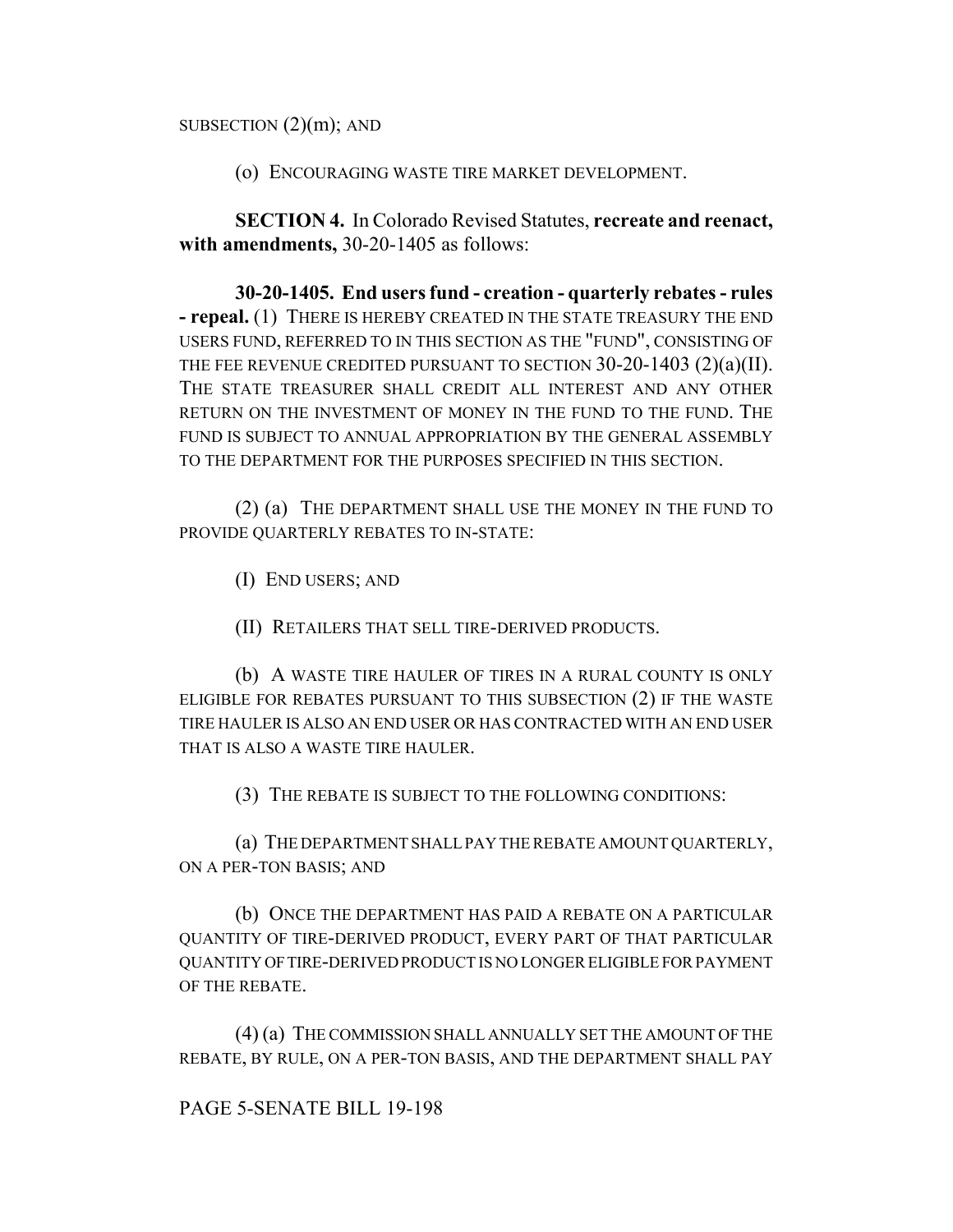THE SET REBATE AMOUNT FOR EACH TON OF QUALIFIED TIRE-DERIVED PRODUCT. THE COMMISSION SHALL CALCULATE THE REBATE TO EQUAL, BUT NOT EXCEED, THE AMOUNT OF THE ANTICIPATED INCOME TRANSFERRED INTO THE FUND DURING EACH SUCCEEDING TWELVE-MONTH PERIOD.

(b) EACH YEAR, THE DEPARTMENT SHALL CONTINUE TO PROVIDE THE REBATE IN ACCORDANCE WITH THE TIERED STRUCTURE SET FORTH IN SUBSECTION (5)(e) OF THIS SECTION UNTIL:

(I) ALL QUALIFIED REBATE REQUESTS SUBMITTED IN THAT YEAR ARE SATISFIED; OR

(II) THERE IS INSUFFICIENT MONEY IN THE FUND TO SUPPORT ADDITIONAL REBATE PAYMENTS.

(5) THE COMMISSION SHALL PROMULGATE RULES GOVERNING ADMINISTRATION OF THE REBATE, WHICH RULES MUST INCLUDE THE FOLLOWING:

(a) A QUARTERLY REBATE SCHEDULE FOR QUALIFIED RECIPIENTS, WITH THE FIRST END USER PAYOUT IN JULY 2020, TO BE ISSUED FOR END USES THAT OCCUR BETWEEN APRIL 1, 2020, AND JUNE 30, 2020;

(b) A REQUIREMENT THAT TWENTY-FIVE PERCENT OF THE EXPECTED ANNUAL REBATE AMOUNT BE HELD IN RESERVE BEFORE PAYING THE FIRST QUARTERLY REBATE;

(c) IF THE BALANCE OF THE FUND IS ANTICIPATED TO BE INSUFFICIENT TO PAY OUT ALL OF THE REBATES APPLIED FOR, A REQUIREMENT THAT THE DEPARTMENT:

(I) GIVE NOTICE OF THE ANTICIPATED INSUFFICIENCY TO ALL END USERS THAT DURING THE PRECEDING TWELVE MONTHS HAVE SUBMITTED AN APPLICATION FOR A REBATE; AND

(II) PAY A PROPORTIONALLY REDUCED REBATE BEGINNING WITH TIER 1 AND RURAL WASTE TIRE HAULER REBATE RECIPIENTS, CONTINUING TO TIER 2 REBATE RECIPIENTS, AND ENDING WITH TIER 3 REBATE RECIPIENTS;

(d) A REQUIREMENT THAT AN END USER THAT QUALIFIES FOR A

PAGE 6-SENATE BILL 19-198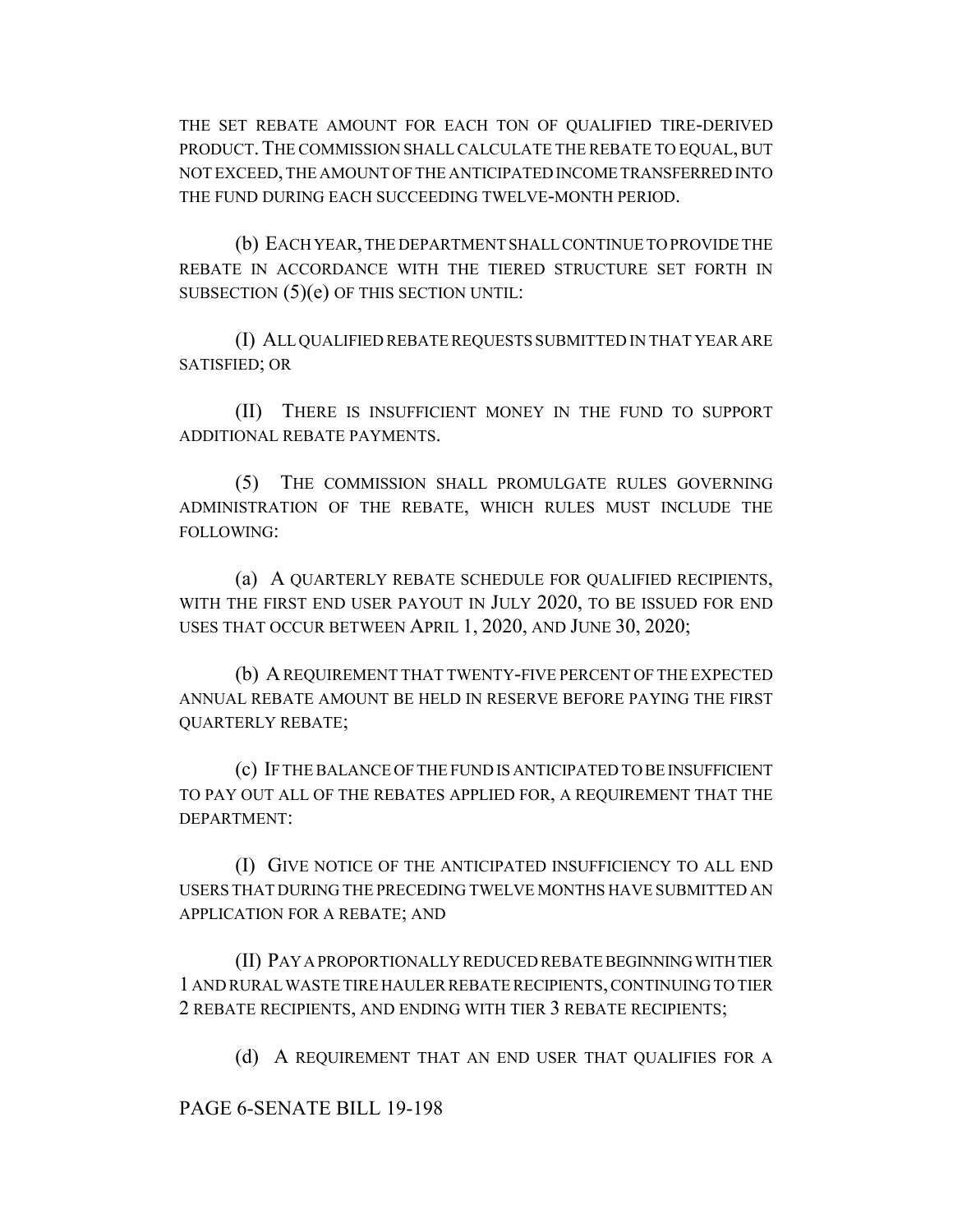REBATE BY UTILIZING WASTE TIRES FOR:

(I) ALTERNATIVE DAILY COVER MUST VERIFY WITH THE DEPARTMENT THAT THE ALTERNATIVE DAILY COVER MEETS ALL SPECIFICATION STANDARDS FOR ALL TYPE-B TIRE-DERIVED AGGREGATE, AS ESTABLISHED BY THE ASTM STANDARD D6270; AND

(II) TIRE-DERIVED AGGREGATE MUST VERIFY WITH THE DEPARTMENT THAT THE TIRE-DERIVED AGGREGATE MEETS ALL SPECIFICATION STANDARDS FOR ALL TYPE-A TIRE-DERIVED AGGREGATE, AS ESTABLISHED BY THE ASTM STANDARD D6270; AND

(e) THREE TIERS OF REBATE AMOUNTS THAT THE DEPARTMENT MAY PAY OUT BASED ON THE AMOUNT OF THE WASTE TIRE THAT WAS USED AND DESTROYED AS FOLLOWS:

(I) TIER 1: FULL REBATES GOING TO CRUMBED RUBBER END USES AND END USES THAT COMPLETELY DESTROY THE WASTE TIRE FOR THE PURPOSE OF ENERGY RECOVERY OR OTHER CLEAN TECHNOLOGIES AS DEFINED AND APPROVED BY THE COMMISSION BY RULE;

(II) TIER 2: FIFTY PERCENT OF THE FULL REBATE GOING TO END USES SUCH AS MOLDED PRODUCTS AND RUBBER MULCH; AND

(III) TIER 3: TWENTY-FIVE PERCENT OF THE FULL REBATE GOING TO TIRE BALE END USES AND END USES FOR ALTERNATIVE DAILY COVER AND TIRE-DERIVED AGGREGATE THAT MEET THE ASTM STANDARD D6270.

(6) THE DEPARTMENT:

(a) SHALL PAY:

(I) THE REBATE ONLY FOR WASTE TIRES THAT ARE GENERATED AND PROCESSED IN COLORADO; AND

(II) TO AN END USER ONLY IF THE END USE INVOLVES TIRE-DERIVED PRODUCTS IN COLORADO OR USE OF THE ENTIRE WASTE TIRE TO GENERATE ENERGY OR FUEL IN COLORADO; AND

(b) MAY DENY:

## PAGE 7-SENATE BILL 19-198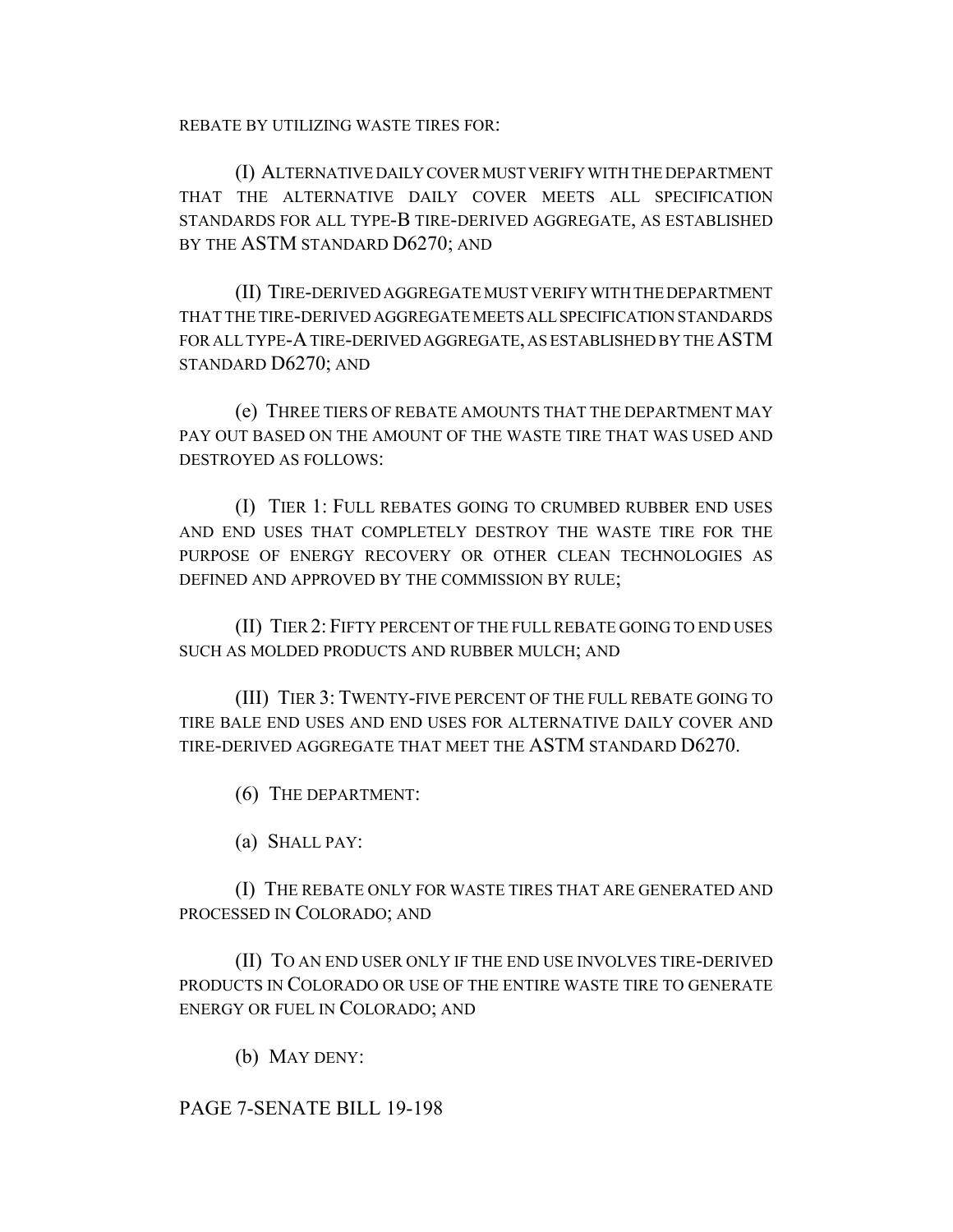(I) THE REBATE TO A PERSON THAT IS OUT OF COMPLIANCE WITH ANY STATE OR FEDERAL ENVIRONMENTAL LAWS, RULES, OR REGULATIONS; AND

(II) ALL FUTURE REBATES PURSUANT TO THIS SECTION AND GRANTS OF MONEY FROM THE WASTE TIRE ADMINISTRATION, ENFORCEMENT, MARKET DEVELOPMENT, AND CLEANUP FUND CREATED IN SECTION 30-20-1404 TO AN APPLICANT THAT KNOWINGLY OR INTENTIONALLY PROVIDES FALSE INFORMATION TO THE DEPARTMENT WHEN APPLYING FOR A REBATE OR FOR A GRANT OF MONEY FROM THE WASTE TIRE ADMINISTRATION, ENFORCEMENT, MARKET DEVELOPMENT, AND CLEANUP FUND.

(7) WASTE TIRES OBTAINED FROM RURAL COUNTIES ARE ELIGIBLE FOR AN ADDITIONAL REBATE AMOUNT OF TWENTY-FIVE DOLLARS PER TON; HOWEVER, THE ADDITIONAL REBATE AMOUNT MUST NOT EXCEED THE REBATE AMOUNT FOR TIER 3 REBATES AS DETERMINED BY THE COMMISSION BY RULE PURSUANT TO SUBSECTION (5)(e)(III) OF THIS SECTION.TO QUALIFY FOR THE ADDITIONAL REBATE AMOUNT SET FORTH IN THIS SUBSECTION (7), AN END USER MUST PROVIDE EVIDENCE TO THE DEPARTMENT DOCUMENTING THE COUNTY OF ORIGIN FOR EACH WASTE TIRE.

(8) THE DEPARTMENT SHALL REQUIRE THAT AN END USER SUBMIT AN APPLICATION FOR A REBATE THAT CONTAINS SELF-CERTIFICATIONS PROVIDED BY THE END USER REGARDING:

(a) THE TOTAL TONNAGE OF TIRES PROCESSED; AND

(b) THE TOTAL TONNAGE OF TIRES COLLECTED IN RURAL COUNTIES.

(9) (a) THE DEPARTMENT MAY ISSUE REBATES AFTER JANUARY 1, 2026, ONLY FOR END USES OCCURRING AND REBATES APPLIED FOR ON OR BEFORE DECEMBER 31, 2025.

(b) THE COMMISSION SHALL REPEAL ANY RULES CONCERNING THE FUND AND IMPLEMENTATION OF THIS SECTION ONCE THE DEPARTMENT HAS ISSUED THE FINAL REBATES PURSUANT TO SUBSECTION  $(9)(a)$  OF THIS SECTION.

(c) ON JULY 1, 2026, THE STATE TREASURER SHALL TRANSFER ANY MONEY LEFT IN THE FUND TO THE GENERAL FUND.

PAGE 8-SENATE BILL 19-198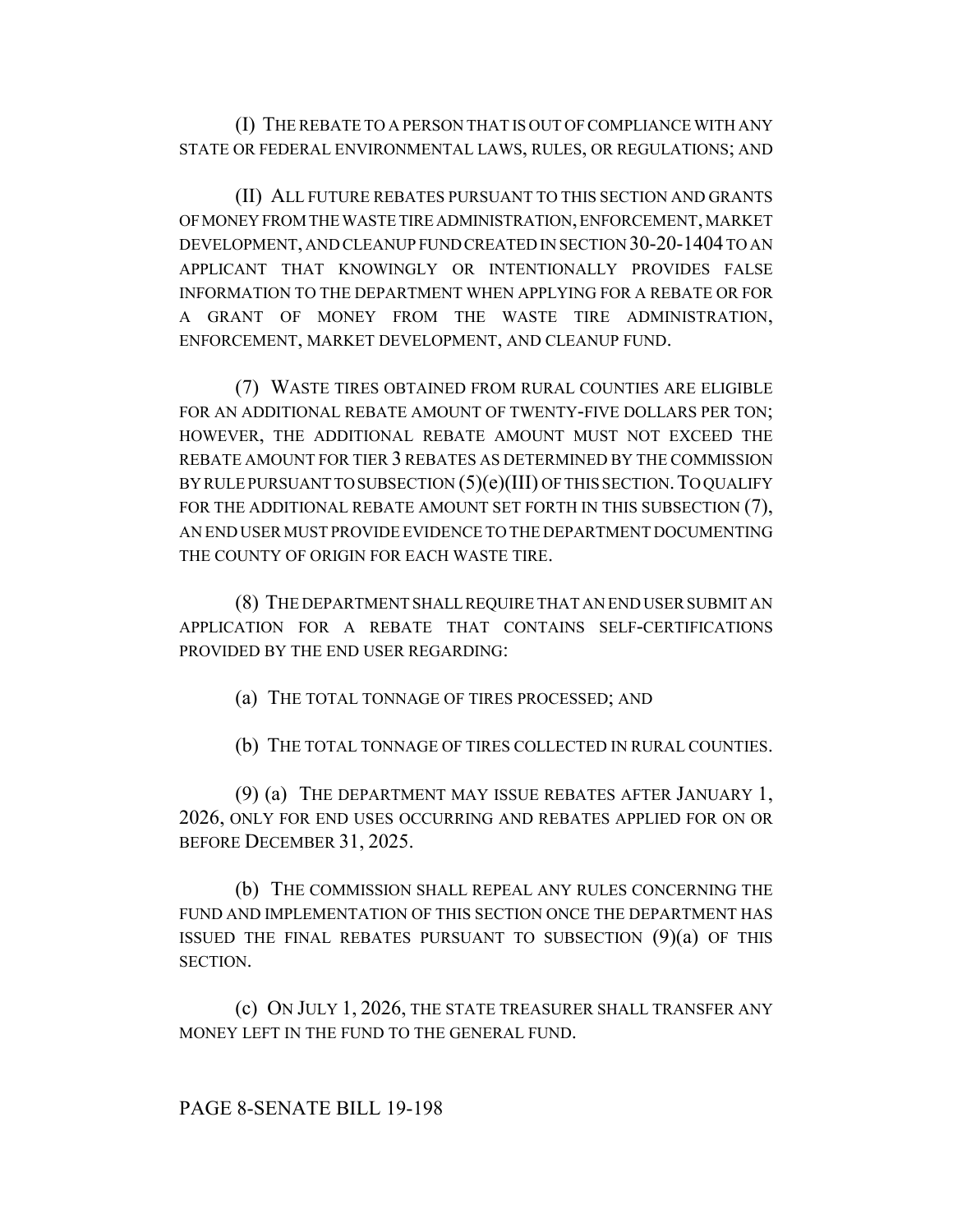(10) THIS SECTION IS REPEALED, EFFECTIVE JULY 1, 2026.

**SECTION 5.** In Colorado Revised Statutes, 30-20-1415, **amend** (3) as follows:

**30-20-1415. Waste tire monofills - requirements.** (3) AFTER SOLICITING PUBLIC COMMENT, the department may issue a waiver relating to any requirement of this section; EXCEPT THAT THE DEPARTMENT SHALL NOT ISSUE A WAIVER OF SUBSECTION  $(1)(i)$  OR  $(1)(k)$  OF THIS SECTION TO A WASTE TIRE MONOFILL OWNER OR OPERATOR UNLESS THE OWNER OR OPERATOR HAS DEMONSTRATED THAT IT HAS ACHIEVED A NET REDUCTION ON AN ANNUAL BASIS IN THE NUMBER OF WASTE TIRES IN THE MONOFILL OR UNLESS AN EMERGENCY EVENT OF LIMITED DURATION SUCH AS A FIRE OR FLOOD, AS DEFINED BY THE COMMISSION, HAS OCCURRED.

**SECTION 6. Appropriation.** For the 2019-20 state fiscal year, \$3,262,500 is appropriated to the department of public health and environment for use by the hazardous materials and waste management division. This appropriation consists of \$3,375,000 from the end users fund created in section 30-20-1405 (1), C.R.S., and a reduction of \$112,500 from the waste tire administration, enforcement, market development, and cleanup fund created in section 30-20-1404 (1), C.R.S. To implement this act, the division may use this appropriation for waste tire program administration.

**SECTION 7. Act subject to petition - effective date applicability.** (1) This act takes effect at 12:01 a.m. on the day following the expiration of the ninety-day period after final adjournment of the general assembly (August 2, 2019, if adjournment sine die is on May 3, 2019); except that, if a referendum petition is filed pursuant to section 1 (3) of article V of the state constitution against this act or an item, section, or part of this act within such period, then the act, item, section, or part will not take effect unless approved by the people at the general election to be held in November 2020 and, in such case, will take effect on the date of the official declaration of the vote thereon by the governor.